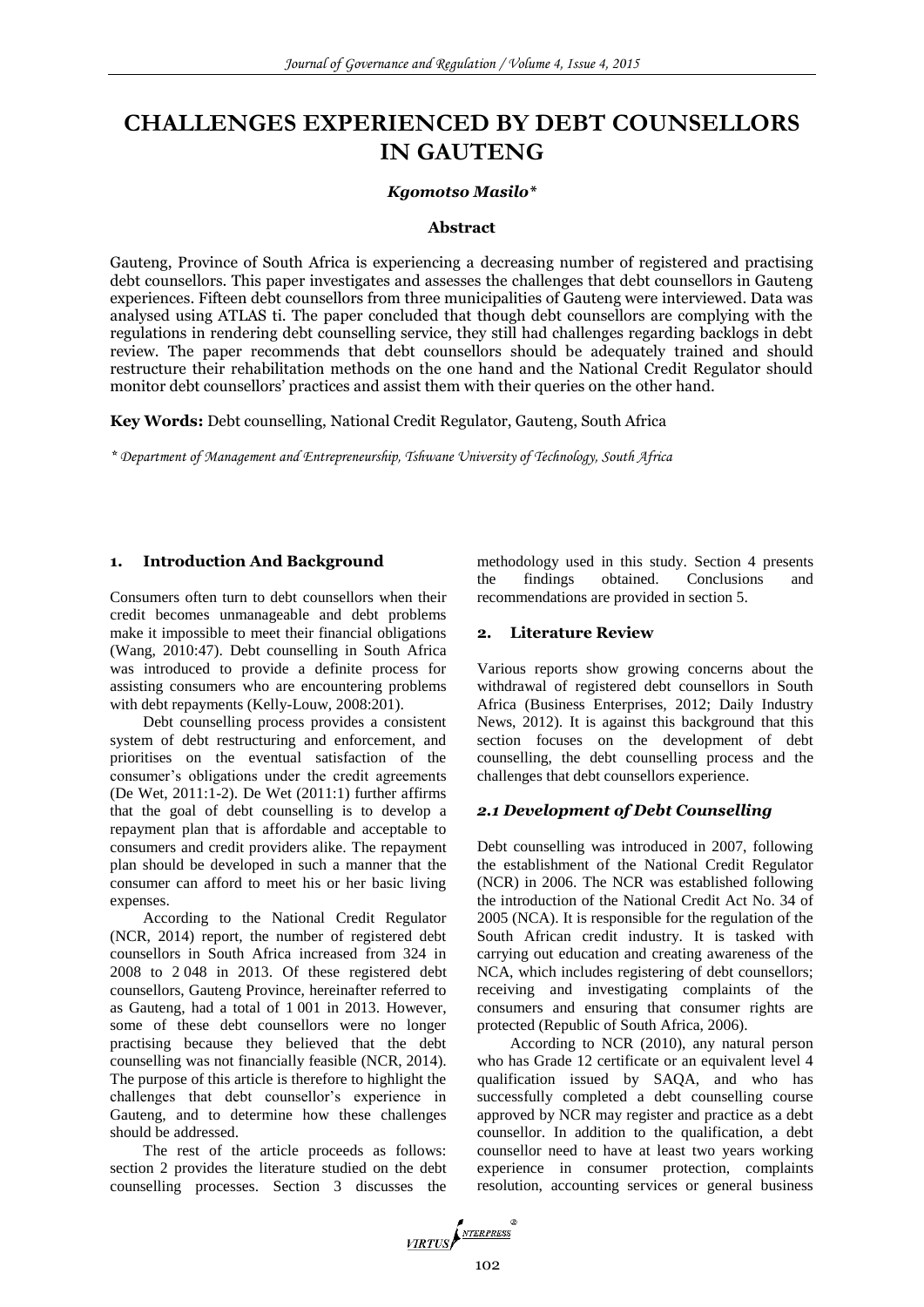environment (Roestoff, Haupt, Coetzee & Erasmus, 2009).

# *2.2 Debt counselling process*

A consumer who is encountering debt repayment problems may seek debt restructuring assistance by applying for debt counselling service to any debt counsellor of his or her choice. The debt counsellor has to explain all the details pertaining to the debt counselling process to the consumer prior to the latter signing any debt counselling application and agreement forms (Debt Counselling Help South Africa, 2009).

After the explanation about the debt counselling process, and once the consumer understands and agrees to start the process, he or she can then complete and sign a debt counselling application form referred to as Form16. The form must be accompanied by supporting documents (such as copies of the applicant's identity document, pay slip, proof of residence, and bank statement), which must be handed to the debt counsellor. The information on the application form is captured by the debt counsellor, and within five working days, the debt counsellor must complete Form 17.1 to inform and notify all the creditors listed in the application that the consumer has applied for debt counselling. Creditors must respond and confirm the account details of the consumer by completing Form 17.2 within five to ten working days and send the form to the debt counsellor. If the debt counsellor does not receive confirmation from the creditors within the stipulated period, it is presumed that the figures and details provided by the consumer are correct (Debt Counselling Help South Africa, 2009).

The debt counsellor may then start determining and verifying if the consumer is indeed overindebted. The debt counsellor prepares a debt restructuring proposal, which is sent to the creditors within 25 working days. Once a proposal is accepted, the payment re-arrangement can be formalised and be sent to the Payment Distribution Agency (PDA) to start the payment distribution process to the creditors. As soon as the application is filed, creditors are informed that no legal action can be taken against the consumer. The debt counselling process should take 60 months to be finalised (NCR, 2012).

Since its inception, the debt counselling process has been plagued by challenges and obstacles and as a result, some debt counsellors' performance is hindered causing backlogs in the debt counselling process (Groenewald, 2010). Davel (2010) concurs with Groenewald (2010) and states that some of the credit providers have neither the capacity nor the appropriate policies and procedures to respond adequately to debt restructuring proposals, and as a result, backlogs in the debt counselling process are experienced. Some of the challenges and obstacles are discussed in the next subsection.

# *2.3 Challenges and obstacles experienced by debt counsellors*

The challenges experienced in debt counselling differ in terms of the competencies of the debt counsellors, backlogs of the debt counselling process, ineffectiveness of the debt counselling processes and the capacity of the debt counsellors in performing their tasks.

(a) Competencies of the debt counsellors

The National Credit Regulator (NCR, 2012), reported that, by the end of 2011, a total of 2094 debt counsellors were registered with the NCR in South Africa, however, not all of them were practicing at that time. Of the current levels of competencies of debt counsellors, education and experience in debt review have been identified as some of the barriers to an effective debt counselling process. In order to assess the preparedness of the debt counsellors to start with debt review processes, Groenewald (2010) launched an intensive study to determine the competency requirements and the skills needed for the debt counsellors.

The findings revealed that some of the debt counsellors were incompetent. They lacked professional integrity and knowledge of financial management as well as knowledge of credit legislation, and required better debt assessment and interviewing skills (Groenewald, 2010). After assessing debt counselling processes in South Africa, Business Enterprises (2012) also indicates that the two-week course that debt counsellors undergo, is only based on the theoretical issues of debt counselling, and does not empower debt counsellors to deal with complex administrative tasks and management of the consumer's file, including management of consumers with financial difficulties. In addition, a lack of commitment, understanding or knowledge about the process and credit as a whole was also indicated (Business Enterprises, 2012).

(b) Backlogs of the debt counselling processes

The National Debt Mediation Association (NDMA) was established in May 2007 as an industry intervention to implement joint initiatives between the credit providers and the debt counsellors in order to help reduce the backlogs in the debt counselling processes (NCR, 2010). The NCR and the banking industry co-funded national workshops through which the debt counsellors were informed of the procedures for debt restructuring. These interventions did not bring any improvements in facilitating the debt counselling process, and so, in 2009, the NCR formed a task team to address the backlogs that were increasing (MFSA, 2010).

According to MFSA (2010), the task team recommended that a Debt Review Advisory Committee (DRAC) be established for the purpose of developing, implementing and monitoring the effectiveness of the debt review process on an ongoing basis.

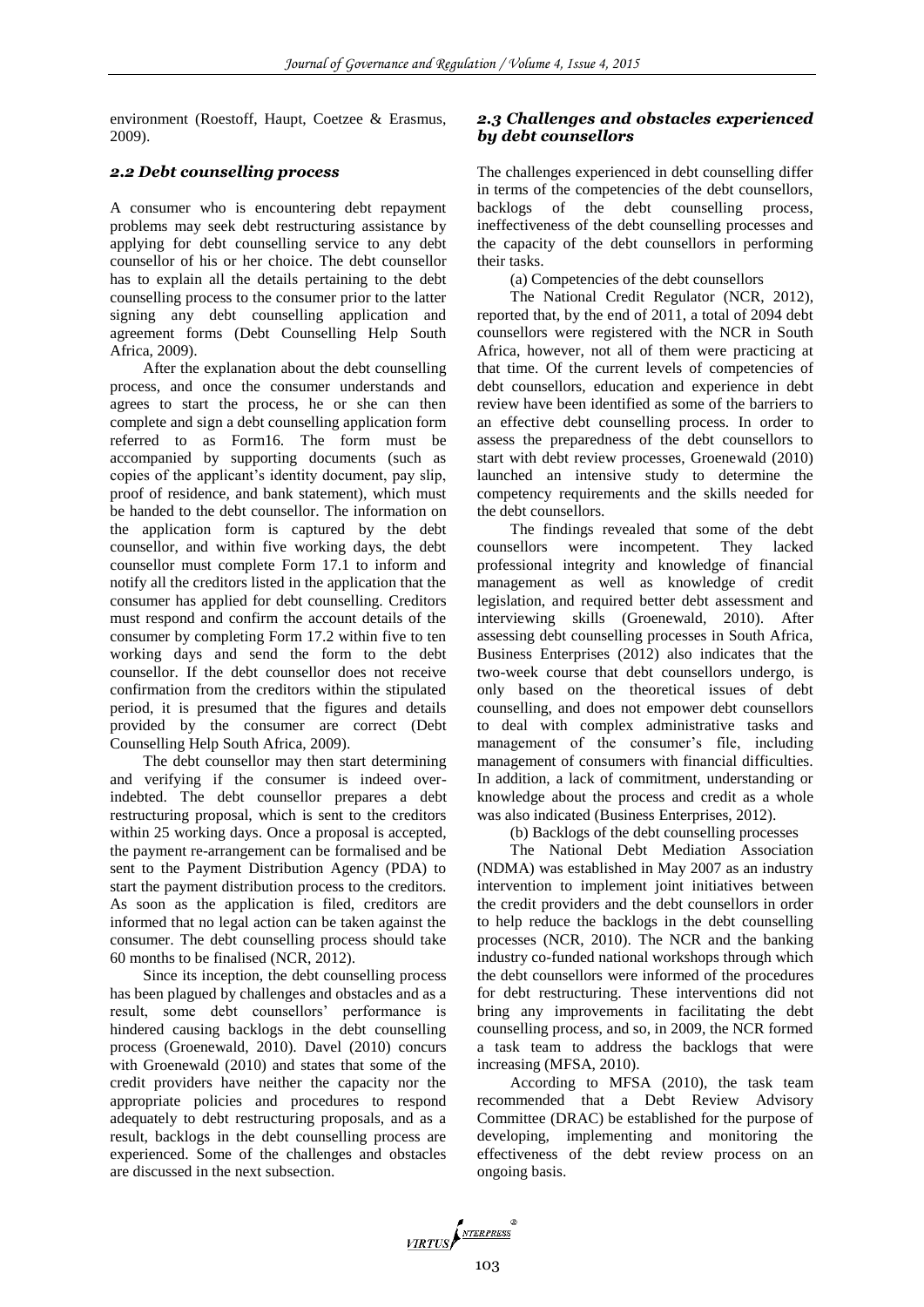(c) Ineffectiveness of the debt counselling process

In 2009, the NCR and the Business Enterprises at the University of Pretoria (UP) agreed that the Law Clinic of the University would conduct a survey to determine reasons for the ineffectiveness of the debt counselling process (NCR, 2010).

The findings indicated that the debt counselling process was not conducted effectively due to a lack of co-operation between credit providers and the debt counsellors. Both the credit providers and the debt counsellors were also not acting in good faith in the debt counselling process and there was noncompliance to some sections of the NCA as well (Roestoff et al., 2009:248).

(d) Capacity of the debt counsellors

Goslett (2011:4) argues that the debt review process has a number of challenges that need to be resolved, specifically with regard to the lack of expertise and the ability of certain debt counsellors. Goslett (2011:4) further states that the debt review process takes longer than it should, which is contrary to the stipulations of the NCA.

From Goslett's (2011:5) observations it seems that some of the debt counsellors do not have the necessary education, and as such cannot understand and interpret the NCA. He further suggests that the training given to debt counsellors be improved.

(e) South African media reports on the debt counselling challenges

Different articles from the South African media also indicate several reasons for the ineffectiveness of the debt counselling process. The following are some of the reasons found in the media:

 $-$  Steward (2008) maintains that a sharp increase in the number of consumers applying for debt review, associated with a shortage of competent debt counsellors, led to the debt counselling process not being completed. This added to the backlogs that the task team and Law Clinic of the University of Pretoria (UP) had identified (NCR, 2010).

- Naidu (2008) alludes to the fact that many debt counsellors trained and registered by the NCR were no longer practising because they believed that debt counselling was not financially feasible.

- Consumers were still uneducated on the objectives of the debt relief process. Debt counsellors sometimes fail to inform consumers of the consequences of debt counselling. Consumers often think that debt counselling affords them a payment holiday (Star, 2008).

 According to Gillingham (2008), consumers are often not willing to accept that they cannot maintain the same standard of living that got them into their financial predicament in the first place. He further states that consumers need to be informed about what the debt counselling process entails and what is expected from them.

It is indicative from the above findings and the reports from the South African media that debt counselling faces challenges regarding backlogs in debt reviews, inadequate training of debt counsellors, non-cooperation by credit providers, interpretation of the NCA and non-compliance with the NCA.

#### **3. Research Methodology**

A qualitative approach was adopted. With this type of approach, which is exploratory in nature, it was envisaged that the qualitative research method would provide an opportunity to unravel the debt counsellors' experiences. Five debt counsellors from each of the three municipalities (Johannesburg, Tshwane and Ekurhuleni) of Gauteng were randomly selected to make a total sample of 15. The researcher selected the debt counsellors who had been in practise since the inception of the debt counselling services. The decision to select a total of 15 debt counsellors from the three municipalities was guided by the principle of saturation. Creswell (2007:240) states that when the researcher interviews 15 participants, by the time the researcher interviews the  $9<sup>th</sup>$  or the  $10<sup>th</sup>$  participant, there is no more new information or themes that are observed.

#### *3.1 Data collection*

Data for the study was collected by using semistructured interviews, which were scheduled in advance and were expected to last at most an hour each. The semi-structured interviews were used because firstly, it is easy to determine the frequency of various answers and to find relationships between answers to different questions. Secondly, such interviews help to overcome misunderstandings and misinterpretations of words or questions, and lastly the researcher was assured that all items had been considered (Leedy & Ormrod, 2010: 189).

Selected debt counsellors were visited per appointment. A set of specific questions were set and asked. These questions were presented to every interviewee in exactly the same format. Responses from these interviews were recorded by making use of a digital voice recorder and the information was transcribed afterwards. Digital voice recorders are useful and important because they assist the researcher to capture without any error, all the responses exactly as given by the interviewee (Babbie &Mouton, 2011:251).

## *3.2 Data analysis*

The data collected from the debt counsellors was analysed using one of the Computer Aided Qualitative Data Analysis Software (CAQDAS) package namely ATLAS.ti for the following reasons:

The data that was collected was analysed by means of themes and sub-themes that emerged from the open-coding that was designed. The themes that

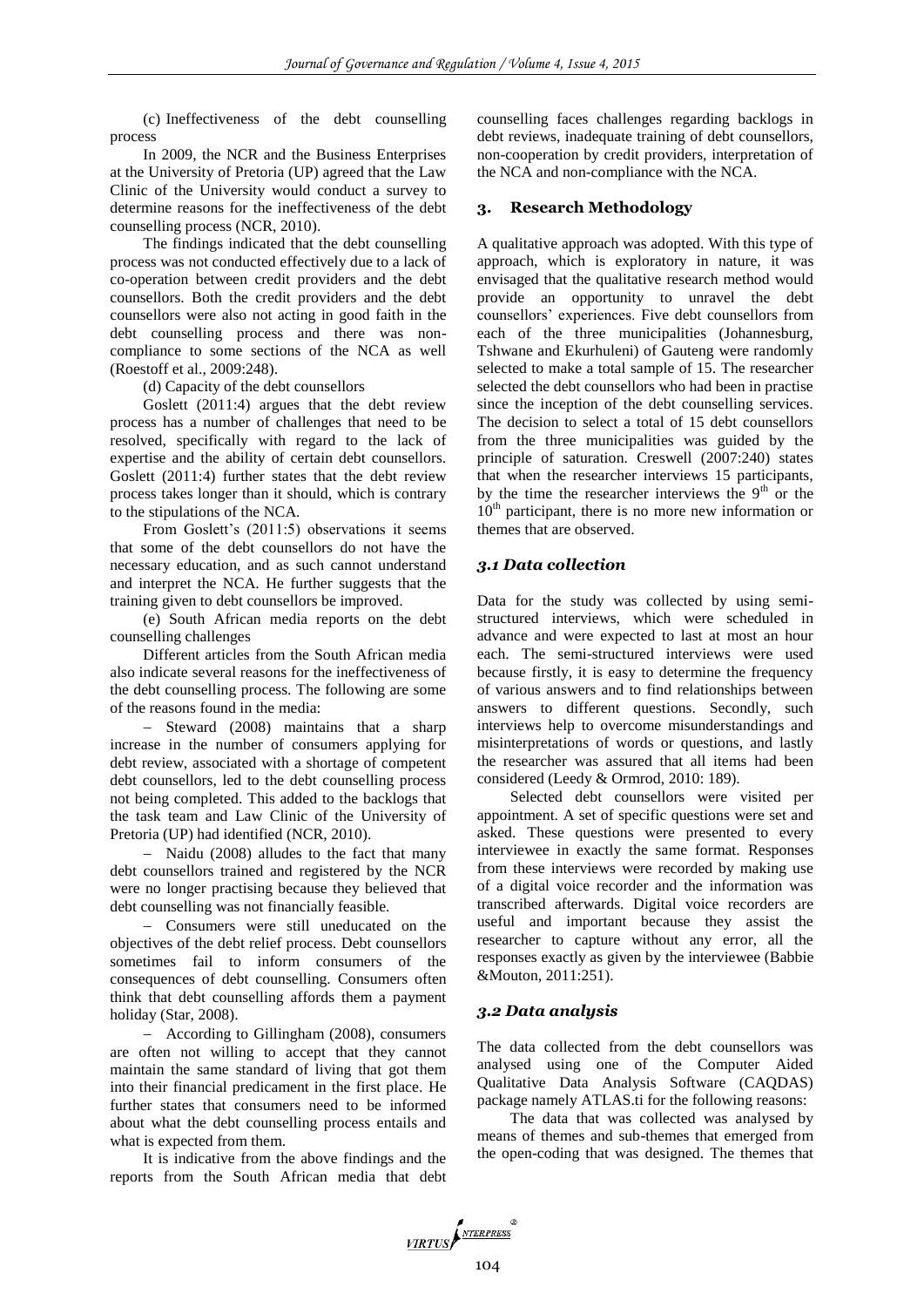emerged were analysed and the results are reported in the next section.

## **4. Empirical Findings**

#### *4.1 Duration of debt counselling*

Participants (debt counsellors) were asked how long it takes them to assist consumers to recover from overindebtedness, varying answers were given. More than half (8 out of 15; 53.33%) of them indicated that the

process depends entirely on the amount the client owes. Six participants (40.0%) pointed out that it takes one to five years for consumers to pay all their debts and according to one participant (6.67%), it takes three to five years for the process to be completed. The NCR stipulates that the maximum duration for the debt counselling process is 60 months or five years (NCR, 2010). It is evident that participants are abiding with this stipulation (Figure 1).

#### **Figure 1.** Duration of debt counselling



# *4.2 Intervention methods*

Participants were also asked to identify the intervention methods that they employed in assisting the over-indebted consumers. The responses (as indicated in Figure 2), revealed that eight of the participants (53.33%) provided aftercare or moral support to their clients as part of an intervention method, seven participants (46.67%) reviewed their clients' accounts regularly, and only five (33.33%) encouraged their clients to pay their debts regularly. Three participants (20.0%) encouraged consumers to attend financial management workshops, two (13.33%) either advised clients to cancel or reduce unnecessary expenditure items, assisted clients with their queries or held regular meetings with clients. Only one participant (6.67%) indicated that he provided the services of an in-house attorney, and wrote confirmation letters that clients were under debt counselling when requested.

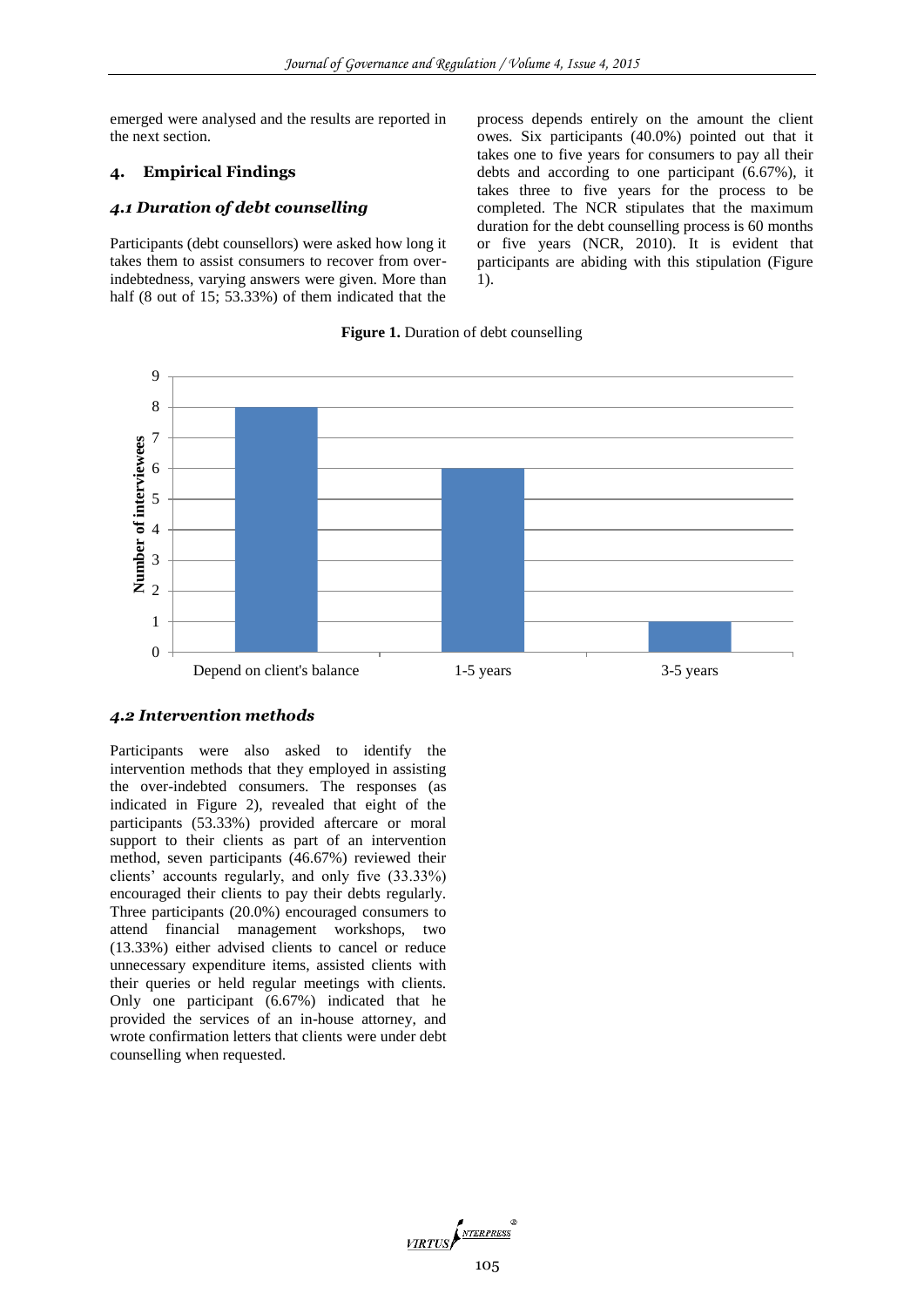**Figure 2.** Intervention methods



# *4.3 Support from the NCR*

Participants were asked whether they received support from the NCR and to substantiate their answers with reasons. Figure 3 indicates that ten participants (66.67%) agreed that they received support from the NCR, because the NCR provided circulars and held workshops regularly. They also stated that the NCR monitored and visited regularly, and as such, through these visits they got an opportunity to share their problems with NCR staff.

On the other hand, the remaining five participants (33.33%) disagreed to the question regarding support from the NCR (Figure 3). The participants authenticated their discontent, according

to their perceived importance, by stating that queries were not handled efficiently and to their satisfaction by the NCR and they also indicated that they had problems of co-operation with certain credit providers and the NCR was not attending to the matter. Furthermore, the NCR took a while to implement transfers of consumers from one debt counsellor to another, despite the fact that debt counselling process had deadlines. In addition, some consumers struggle to receive their clearance certificates and getting their names expunged from the credit bureaux after paying off their debts. Finally the NCR did not involve debt counsellors when taking decisions that affected them.

**Figure 3.** Support from the NCR



VIRTUS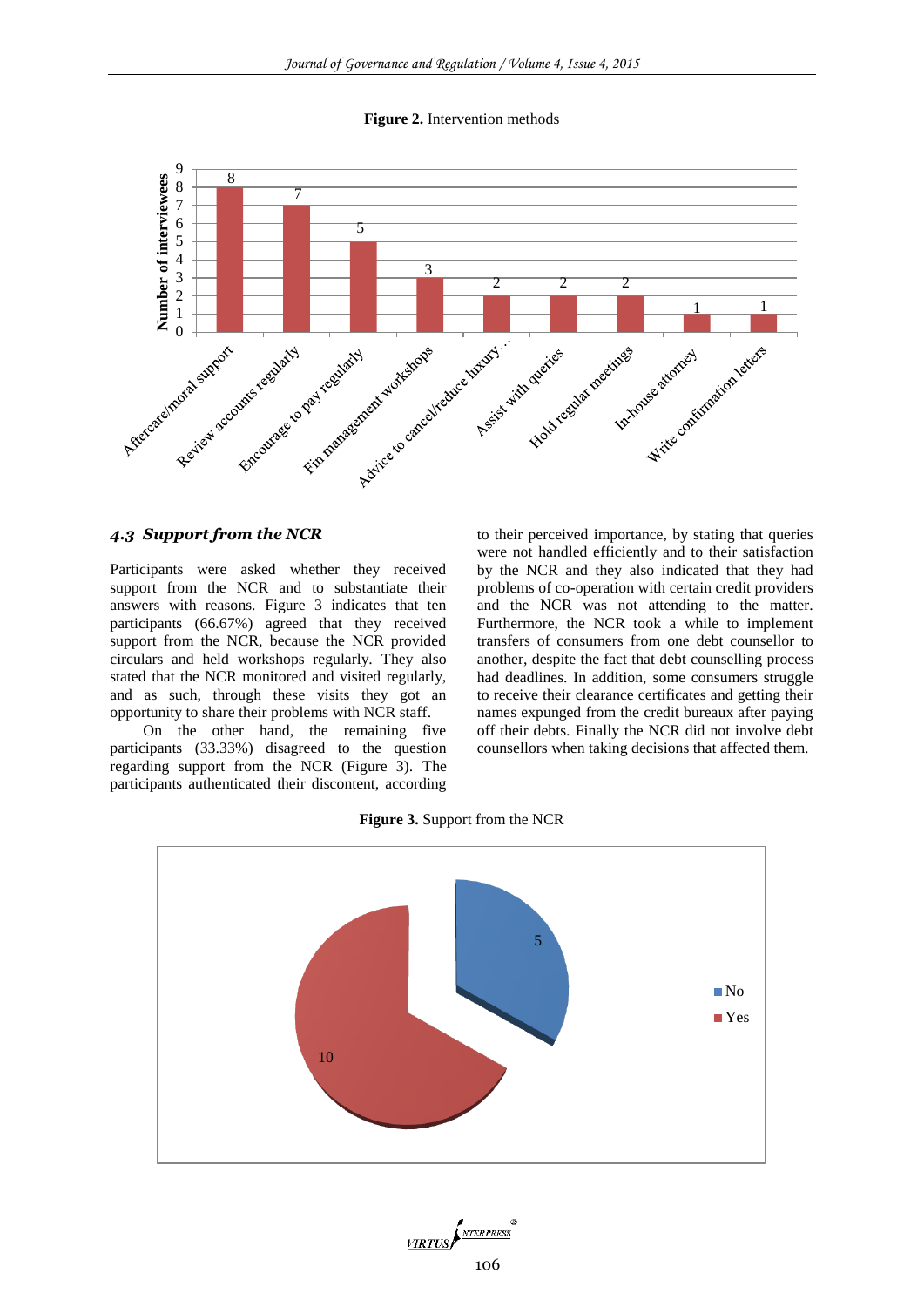# *4.4 Mechanisms to verify financial wellbeing of clients*

Participants were asked whether they had mechanisms that they used to follow up the rehabilitated consumers in order to verify their

financial well-being. Thirteen of them (86.67%) said they did not have any mechanisms, while only two (13.33%) said they did have such mechanisms (Figure 4).

#### **Figure 4.** Mechanisms for rehabilitated consumers



No Yes

## *4.5 Debt counsellors' experiences and recommendations*

The participants were requested to share their experiences in providing debt counselling services and to make recommendations to the processes of debt counselling. The open-ended questions allowed for multiple responses, and as many as 13 experiences and 5 recommendations were shared and proposed respectively, as listed below.

Debt counsellors' experiences (quoted verbatim):

- The NCR takes a long time to process transfers of consumers from one debt counsellor to another.

- There is no uniformity in terms of how the magistrate courts operate; they operate differently from one court to another.

 There is a bit of improvement in terms of cooperation between debt counsellors and credit providers.

 The NCR dictates how debt counsellors should run their businesses.

- Clients struggle to receive clearance certificates because they still have home loans.

 Lack of debt counselling information and education.

- The NCA is unjust to debt counsellors; credit providers do not comply but nothing is done.

Lack of monitoring by the NCR.

 Lack of NCR's involvement in attending to problems with certain credit providers.

- Credit Industry Code of Conduct created uncertainty for debt counsellors.

 Consumers lack financial management knowledge.

- PDAs delay payments of clients, hence debt increase because of interest charged.

- Debt counselling assists consumers, and it remains to be better than administration and sequestration.

The following are the recommendations proposed by the debt counsellors who participated in the survey.

According to the participants, the NCR should:

- embark on debt counselling education;

 monitor credit providers and attend to debt counsellors' complaints;

- consult all stakeholders before implementing any new rule or changes;

- issue clearance certificates to consumers who have completed debt counselling process, irrespective of the outstanding home loan balances that consumers have;

- improve the process of transferring consumers from one debt counsellor to another;

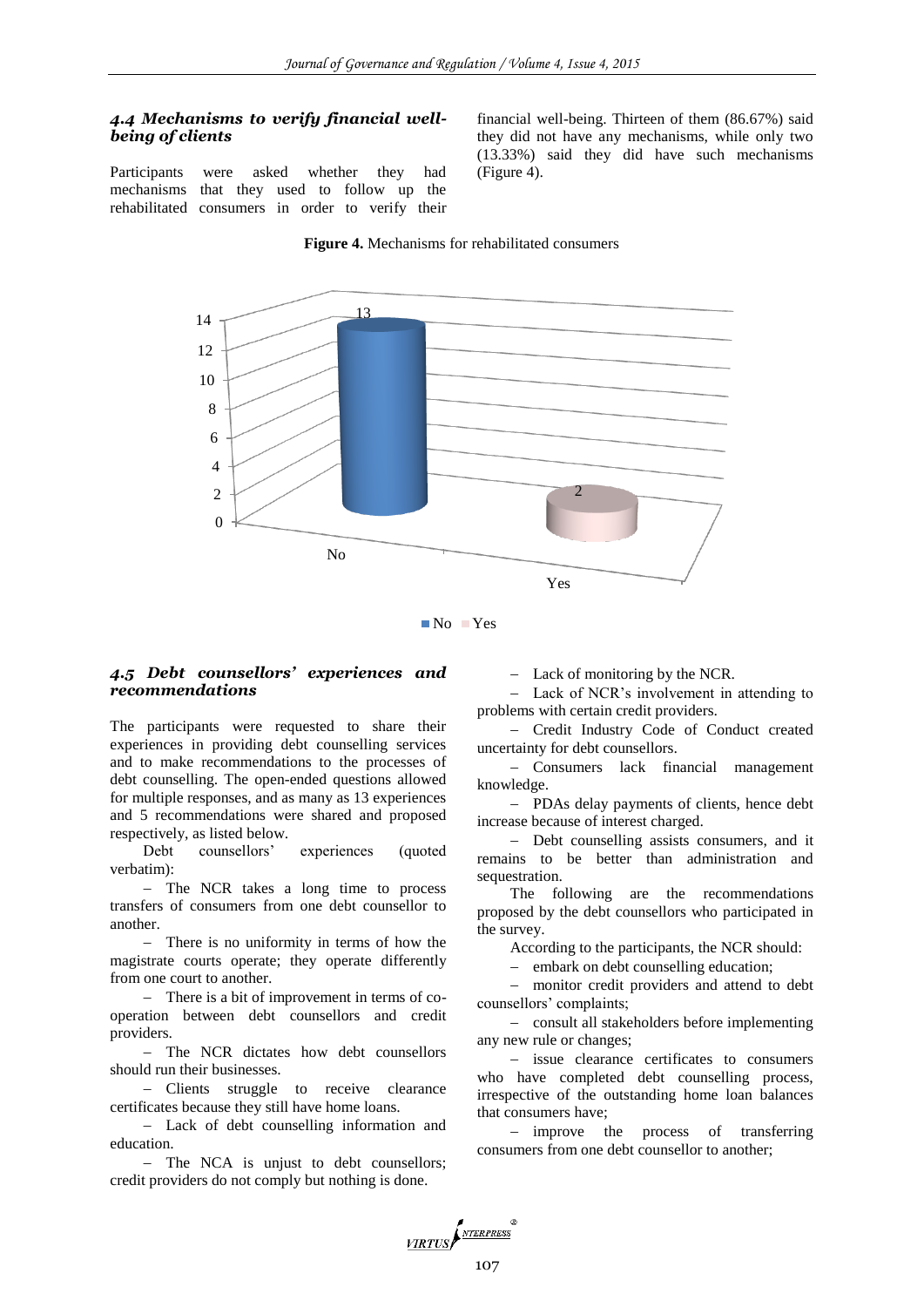# **5. Discussion Of Findings And Conclusions**

The paper examined the challenges encountered by debt counsellors in Gauteng when executing their duties. Survey data was collected from a selected focus group comprising 15 debt counsellors. The paper demonstrates that, although debt counsellors used the guidelines and procedures in conducting their debt counselling service, they did not follow these in the prescribed manner. However, they did comply with the prescribed maximum period (5 years) for debt review to be completed.

Several intervention methods were identified, but most debt counsellors cited aftercare or moral support and reviewing clients' accounts as the common intervention methods that they used. However, most of them did not have mechanisms to verify whether their clients were coping financially after the debt counselling process.

It was also evident from the results that most debt counsellors were content with the support they received from the NCR while few of them (debt counsellors) were not pleased. In addition, the experiences and the recommendations that debt counsellors made are an indication that debt counsellors have challenges that need attention.

## **6. Recommendations**

The recommendations that follow are a culmination of literature studied and the survey results obtained.

# *6.1 Recommendations following from the literature study*

The literature studied indicated that some of the debt counsellors are inadequately trained; there is lack of co-operation between the debt counsellors and the credit providers, and as such, backlog in the debt counselling service increases. NCR is not appropriately monitoring the services rendered by both the debt counsellors and the credit providers. The paper therefore recommended that:

 Before a person is registered as a debt counsellor, he or she must have the necessary knowledge and qualification on personal financial management matters.

 $-$  In addition to the training offered by the NCR, the debt counsellors should be subjected to formal training and assessment on business related matters. They should also be awarded with advanced certificates of competence once they have completed the course.

# *6.2 Recommendations following from the survey results*

The results signified that debt counsellors have insufficient intervention methods to assist their clients during the debt counselling process and that the debt counsellors also lack mechanisms that they can employ to verify their clients' financial well-being post the debt counselling service. Furthermore, it was pointed out that the NCR does not handle debt counsellors' queries efficiently, took a while to implement transfers of consumers from one debt counsellor to the other and that some consumers struggle to receive their clearance certificates and getting their names expunged from the credit bureaux after paying off their debts. In addition, the NCR did not involve debt counsellors when making decisions regarding debt counselling related matters. It is therefore recommended that:

- Debt counsellors should include and conduct personal financial management lessons to their clients as part of their intervention methods and set a period to assess their clients' running of their personal financial matters after the debt counselling process, as a mechanism for the clients' financial position verification.

- Debt counsellors should be compelled to submit names of their rehabilitated clients to the NCR for immediate issuing of clearance certificates and to the credit bureaux for credit rating changes.

- The NCR should improve on attending to debt counsellors' queries as well as monitoring their daily activities.

- The NCR must set up a special and an independent section or department that will be responsible for consumer transfers. The responsibility of this section should be to assist the over-indebted consumer who wants to be transferred from one debt counsellor to the other.

More forums or associations for debt counsellors (like the SA Black Debt Counsellors' Forum) should be established. Debt counsellors could use these forums to share their knowledge and experiences.

## **References**

- 1. Babbie, E. & Mouton, J. 2011. The practice of social research. Cape Town: Oxford.
- 2. Business Enterprises. 2012. An assessment of debt counselling in South Africa. Retrieved from: [http://www.ncr.org.za/publications/DC%20Impact%20](http://www.ncr.org.za/publications/DC%20Impact%20Assessment%20Report-2012.pdf) [Assessment%20Report-2012.pdf](http://www.ncr.org.za/publications/DC%20Impact%20Assessment%20Report-2012.pdf) [Accessed 2 May 2013].
- 3. Creswell, J.W. 2007. Qualitative inquiry and research design: Choosing among five approaches. Second edition. London: Sage.
- 4. Daily Industry News. 2012. Summit reviewed indebtedness in South Africa. Retrieved from: [http://www.bizcomm.com.](http://www.bizcomm.com/) (Accessed 31 October 2012).
- 5. Davel, G. 2010. NCR's success stories. Retrieved from: http://www.ncr.org.za/index.php?option=com\_ content&id=98 [Accessed 15 March 2012].
- 6. Debt Counselling Help South Africa. 2009. Debt counselling in South Africa. Retrieved from:

VIRTUS